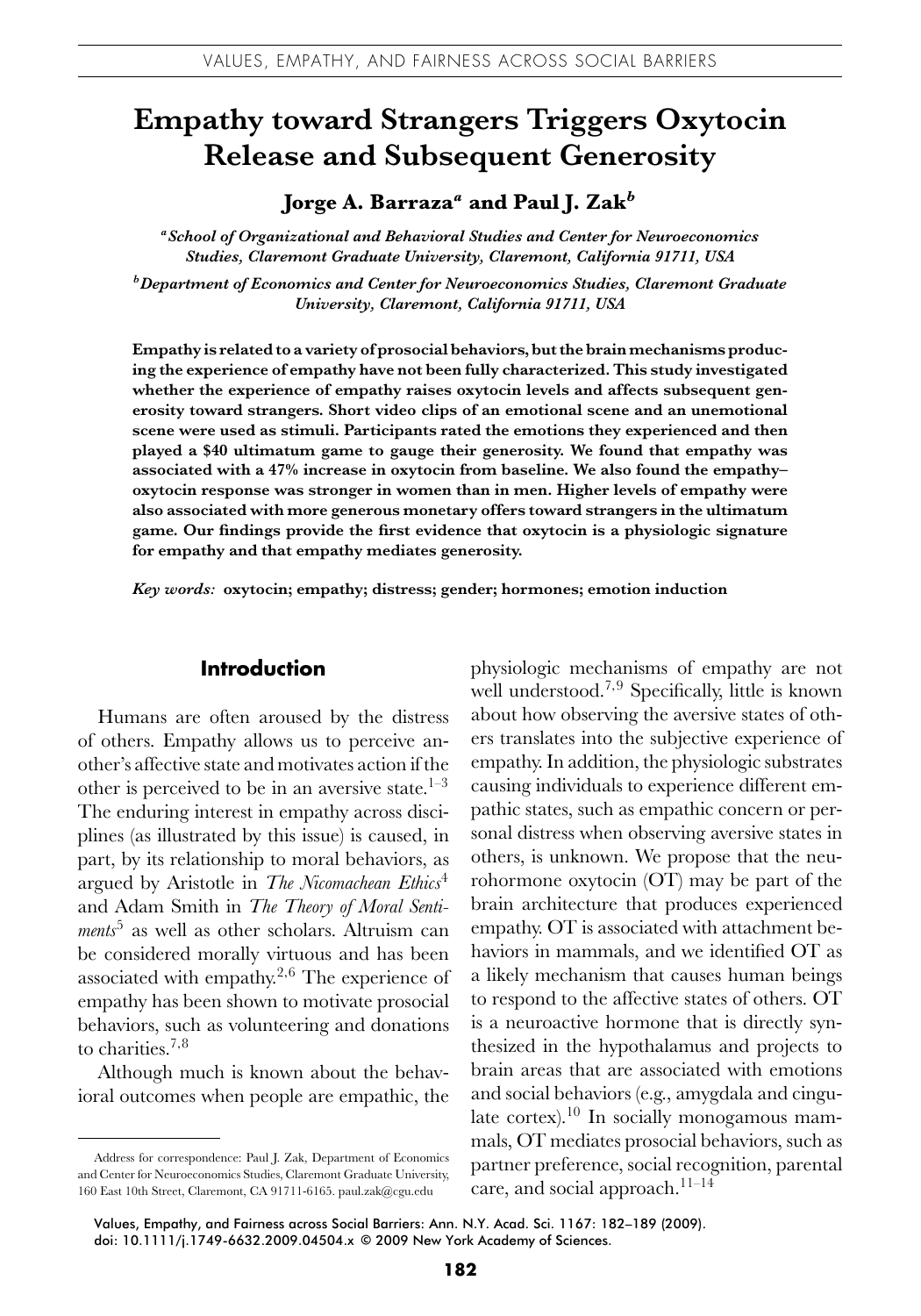Recent studies in humans have revealed that OT promotes prosocial behaviors, including trust, reciprocity, and generosity measured using monetary transfers to strangers.<sup>15–19</sup> Specifically, OT levels measured in plasma were 41% higher in subjects after a monetary transfer denoting trust was received compared to those who received a randomly chosen transfer of the same average amount. In these studies, OT levels were positively associated with increased monetary reciprocity toward the person who initiated trust. $17,18$  We discovered recently that endogenous OT release and selfsacrificial reciprocity can be magnified by exposing participants to touch prior to making decisions. Fifteen minutes of moderate pressure massage increased the change in OT after being trusted by 16% and increased reciprocity by 243% compared to controls who rested for  $15 \,\mathrm{min.}^{20}$ 

Exogenous OT infusion studies in humans have demonstrated its causal effect on prosocial behaviors. Intranasal infusion of 24 IU of OT increased monetary transfers to a stranger (denoting trust) by  $17\%$ .<sup>15</sup> Further, in a monetary transfer task that involves making an offer to share a fixed sum of money, known as the ultimatum game (UG), 40 IU of intranasal OT increased the generosity of offers by 80% over placebo.<sup>19</sup> These studies show that  $\overline{OT}$  is associated with prosocial behaviors but leave open the question of whether OT is associated with empathy.

# **The Current Study**

Herein we report a direct test of whether OT is a proximate mechanism modulating the subjective experience of empathy. We hypothesized that OT would spike after exposure to an emotional stimulus and would be associated with the experience of two empathic states: personal distress and empathic concern. We also tested if elevated OT would elicit a prosocial behavior—generosity toward a stranger. Two behavioral tasks were

used to test the empathy–prosociality association: offers in the UG and monetary donations to charity. We used the UG, as reported in Zak and colleagues, $19$  as it requires perspective taking by participants—a cognitive exercise that has been shown to provoke empathy. $6,21$ 

# **Materials and Methods**

# Participants and Procedure

One hundred and forty-five college students (52% female students, mean age 20.8 years,  $SD = 3.3$  from the University of California, Los Angeles (UCLA) participated in this study. Participants were randomly assigned to one of three groups: emotional video and UG (EU,  $n = 61$ , control video and UG (CU,  $n = 56$ ), or emotional video only  $(E, n = 24)$ . Three participants (one from each condition) were excluded from analyses because of OT levels outside of the acceptable assay range  $(>2500 \text{ pg/mL})$  at baseline, which is 5 SD above the mean.

Participants were recruited by email and earned \$10 for agreeing to be part of the experiment. Total earnings were based on the decision task as discussed below. After consent, participants were led to a private room for their first blood draw by a licensed phlebotomist. Participants were then seated at partitioned computer stations and asked to fill out a survey. Once finished, participants viewed one of two brief videos and were asked to rate the degree to which particular emotions were felt. Participants then played a single round of the UG sequentially for money (except for the E group). Survey, video, and UG instructions and decisions were made via computer. No interpersonal communication was permitted. Immediately after the decision in the UG, a second blood draw was performed for those in the EU and CU groups. The E group had their second blood draw after viewing the video. After the second blood draw, participants were privately informed of their study earnings and presented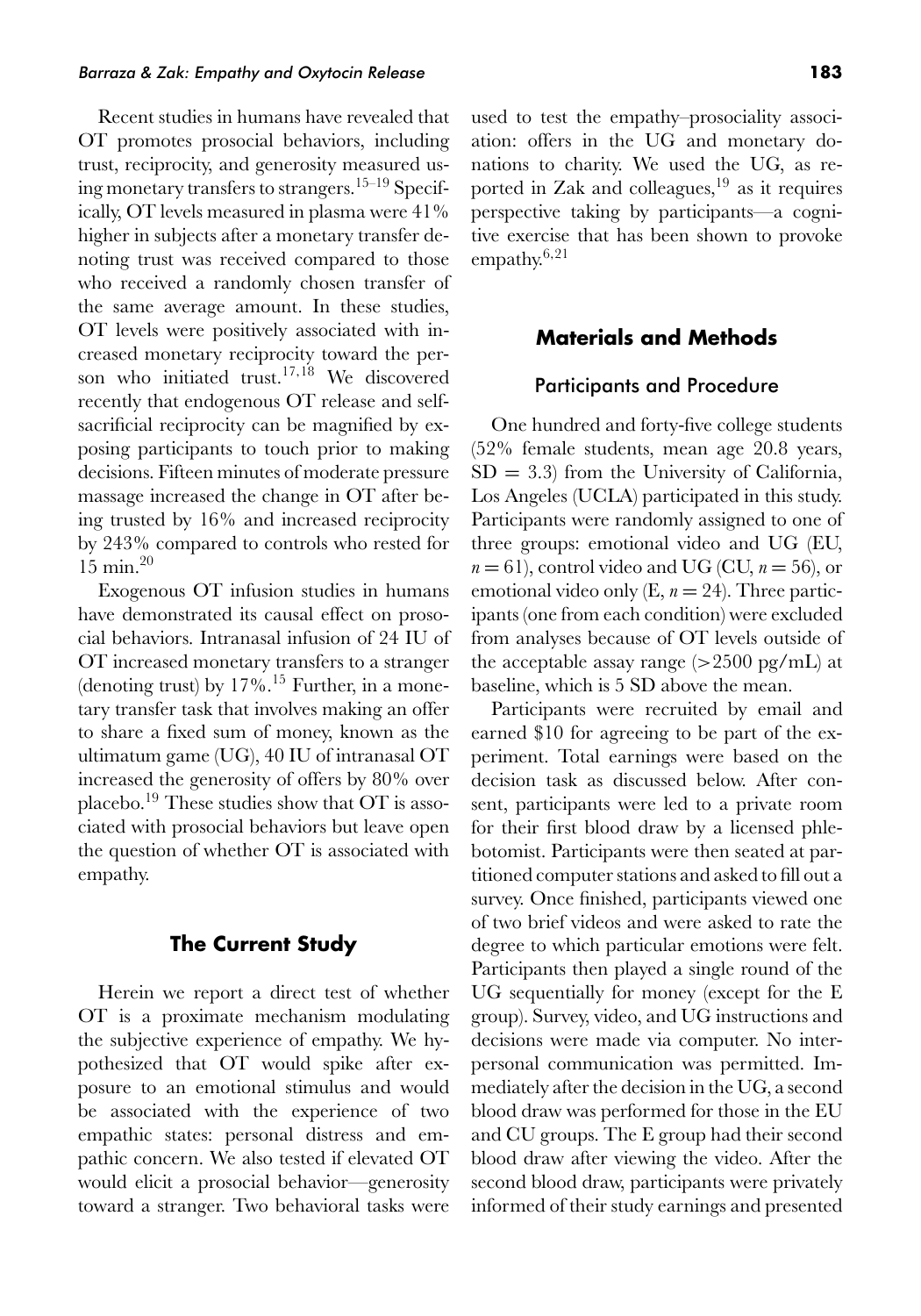with the option to donate to a charity. When all tasks were completed, participants were privately paid by a lab administrator who was not associated with the study. The protocol was approved by the Institutional Review Boards of UCLA and Claremont Graduate University. The study was double blind and no deception of any kind was used.

# Ultimatum Game

Participants played a single round of the UG to assess generosity toward a stranger.<sup>19,22</sup> In the UG, participants were randomly put into dyads and in each dyad were randomly assigned to the role of decision maker 1 (DM1) or decision maker 2 (DM2). Both DMs received extensive and identical instructions for the UG, including examples. In our version of the UG, DM1s were endowed with \$40 and were asked to choose an offer of a split of this money to the DM2 in his or her dyad. DM2s had no endowment. If DM2 accepted the offer from DM1, both DMs were subsequently paid the money according to the accepted division. However, both DMs earned nothing if DM2 rejected the offer from DM1. The UG task is designed to have participants consider how the DM2 in the dyad would react to an offer (perspective taking) because DM2s can reject offers. A rejection of the offer from DM1 in the UG allows DM2 to punish DM1 for stinginess but at a cost of the loss of the money offered. Although most UG experiments are played with  $$10,^{23}$  a \$40 endowment was used in this experiment in order to compensate participants for two blood draws as well as to explore whether a parametric relationship existed between DM2 offers and the change in OT, as has been found for DM2s in a related monetary decision task called the trust game.18,<sup>20</sup>

# Blood Draw

After consent, all participants had 20 mL of blood drawn by a licensed phlebotomist from an antecubital vein. Two, 8-mL, EDTA, wholeblood tubes and one serum-separator tube were drawn while maintaining a sterile field and using a Vacutainer<sup>©</sup> (BD, Franklin Lakes, NJ, USA). Those in the EU and CU groups had a 20-mL second blood draw immediately following their decision in the UG. Participants were prompted to make their decisions serially so that the decision and blood draw were temporally close, typically occurring within 2 min after the decision, as in Zak and colleagues. $18$ Participants in the E group received a second 20-mL blood draw following viewing and rating of the emotional video. Blood tubes were immediately placed on ice after being drawn. The tubes were then placed in a refrigerated centrifuge and spun at 1500 rpm for 12 min at 4◦C. Plasma and serum were removed from the tubes and placed into 2-mL microtubes with screw caps. These tubes were immediately placed on dry ice and then transferred to a  $-70^{\circ}$ C freezer until analysis.

## Assays

Five hormones were assayed using either radioimmunoassay (RIA) or enzyme-linked immunosorbent assays (ELISA). Andrenocorticotropin hormone (ACTH) (plasma-RIA) samples were assayed using a kit produced by DiaSorin, Inc. (Stillwater, MN, USA), cortisol (serum-RIA) samples were assayed using a Diagnostic Systems Laboratories (Webster, TX, USA) kit, and progesterone (serum-RIA) and estradiol (serum-RIA) were assayed with kits from Siemens Healthcare Diagnostics Inc. (Los Angeles, CA, USA). OT was assayed using a competitive ELISA assay from Assay Designs, Inc. (Ann Arbor, MI, USA). The interand intra-assay coefficients of variations for OT were 7.8% at 484.68 pg/mL and 10.2% at 494.63 pg/mL (10 replicates), respectively. All tests were performed by the Endocrine Core Laboratory of the Yerkes National Primate Research Center at Emory University, Atlanta, GA.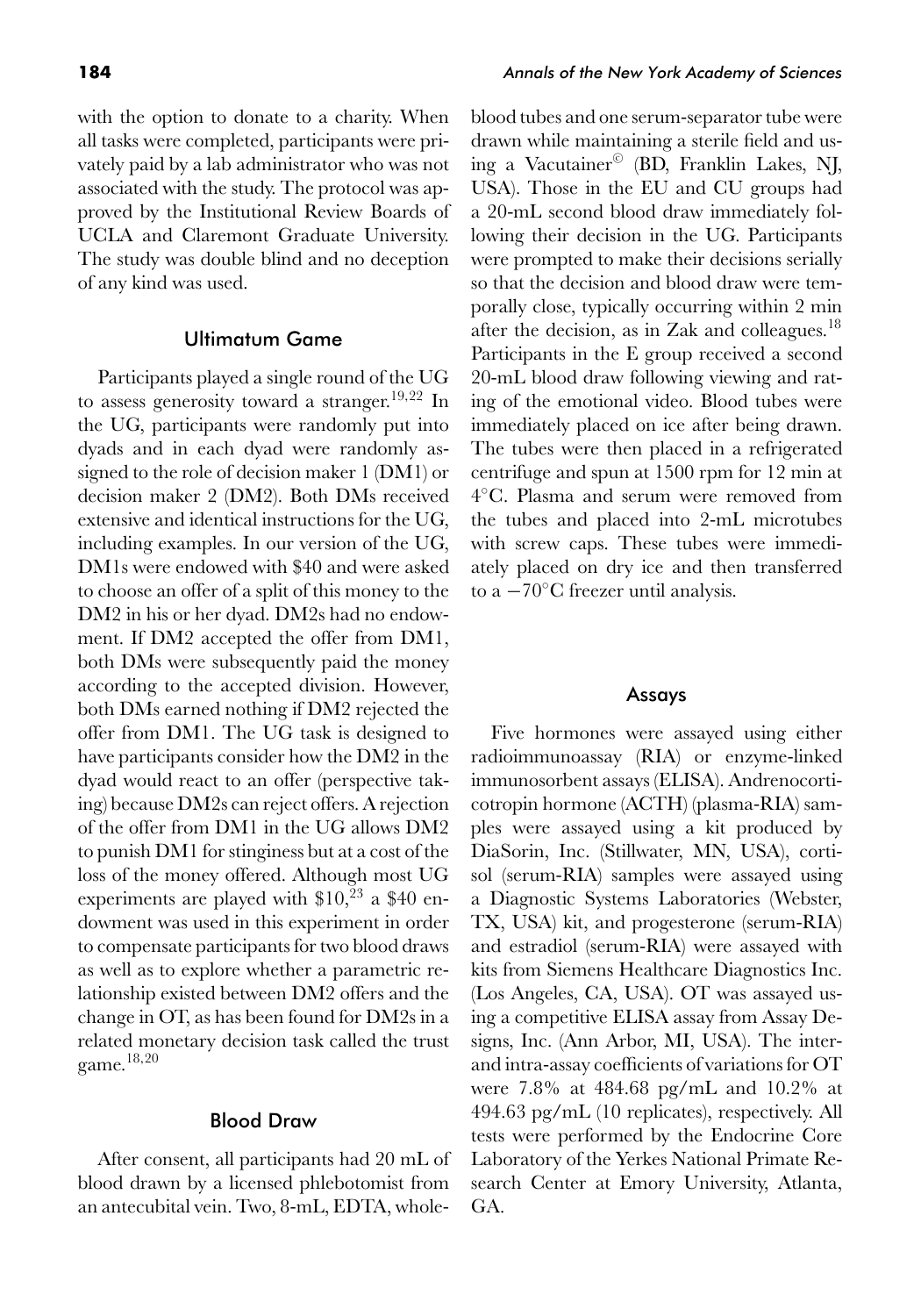#### Surveys

Participants filled out several survey instruments to examine the effects of personality factors on OT release and behavior. Instruments included the Interpersonal Reactivity In $dex$ ,<sup>24</sup> the Affect Intensity Measure,<sup>25</sup> the Big Five Inventory,  $2^6$  Cognitive Hardiness,  $2^7$  along with basic demographic questions taken from Zak and colleagues.<sup>18</sup>

# Video

All participants, using headphones, privately viewed a 2-min long video in their partitioned computer stations. Participants in the EU and E conditions watched a video in which a father explains his current experiences with his 2-yearold son who has terminal brain cancer. The video includes scenes of the child in the hospital and with his father who narrates the video clip. Participants in the CU condition watched a clip similar in length with images of the father and child. However, the narration was of the father describing a day at the zoo and has no mention of the child's illness or any expression of concern for the child.

# Video Ratings

At the end of the video, participants were asked to rate the degree to which they experienced particular emotions while viewing the video. This list included 12 adjectives previously used to assess empathy toward others<sup>5</sup> (e.g., *sympathetic*, *compassion*, *moved, tender, warm, soft-hearted*) and personal distress (e.g., *anxious*, *distressed*, *sad, annoyed, frightened, disturbed*). Participants rated these adjectives from 1 (*did not feel this way at all*) to 5 (*felt this way very much*). Composite measures were created for both empathy  $(\alpha = 0.75)$  and distress  $(\alpha = 0.60)$ .

# Donation Task

After the UG and second blood draw, participants were informed of their study earnings in private and presented with the opportunity to donate any amount of their study earnings to one of two well-known charities (St. Jude Children's Hospital, or the American Red Cross). The experimenters informed participants that there was no obligation to donate and that their decision to donate was anonymous.

## **Results**

# Response to Video

There was no change in OT in those who viewed the emotional video  $(EU + E: base$ line OT =  $474.87$  pg/mL, SD =  $306.75$ , postvideo OT = 448.91 pg/mL,  $SD = 288.72$ ; one-tailed paired *t* test,  $P = 0.21$ ,  $n = 80$ . There was a significant decrease in OT in those who viewed the control video (CU: baseline  $OT = 464.96$  pg/mL,  $SD = 341.90$ , post-video  $OT = 377.64$  pg/mL,  $SD = 250.95$ ; two-tailed paired *t* test,  $P = 0.03$ . However, separating emotional video conditions we found different results. OT significantly increased among participants in the E condition who viewed the emotional video but did not play the UG (baseline OT =  $401.83$  pg/mL, SD =  $230.06$ , postvideo OT = 592.19 pg/mL,  $SD = 225.34$ ; two-tailed paired *t* test,  $P = 0.004$ . Alternatively, there was a significant decrease in OT for those who viewed the emotional video and played the UG (EU: baseline  $OT = 502.57$  pg/mL,  $SD = 328.75$ , postvideo OT = 394.56 pg/mL,  $SD = 293.08$ ; two-tailed paired *t* test,  $P < 0.001$ ). As Figure 1 shows, the emotional video increased OT but not when the second blood draw followed the UG.

# Emotional Ratings

Participants in the E and EU conditions rated the emotional video as eliciting greater empathy than those in the CU condition (CU *M* = 2.88, E *M* = 3.46, *P* < 0.001; EU  $M = 3.53, P < 0.001$ , both one-tailed *t* tests)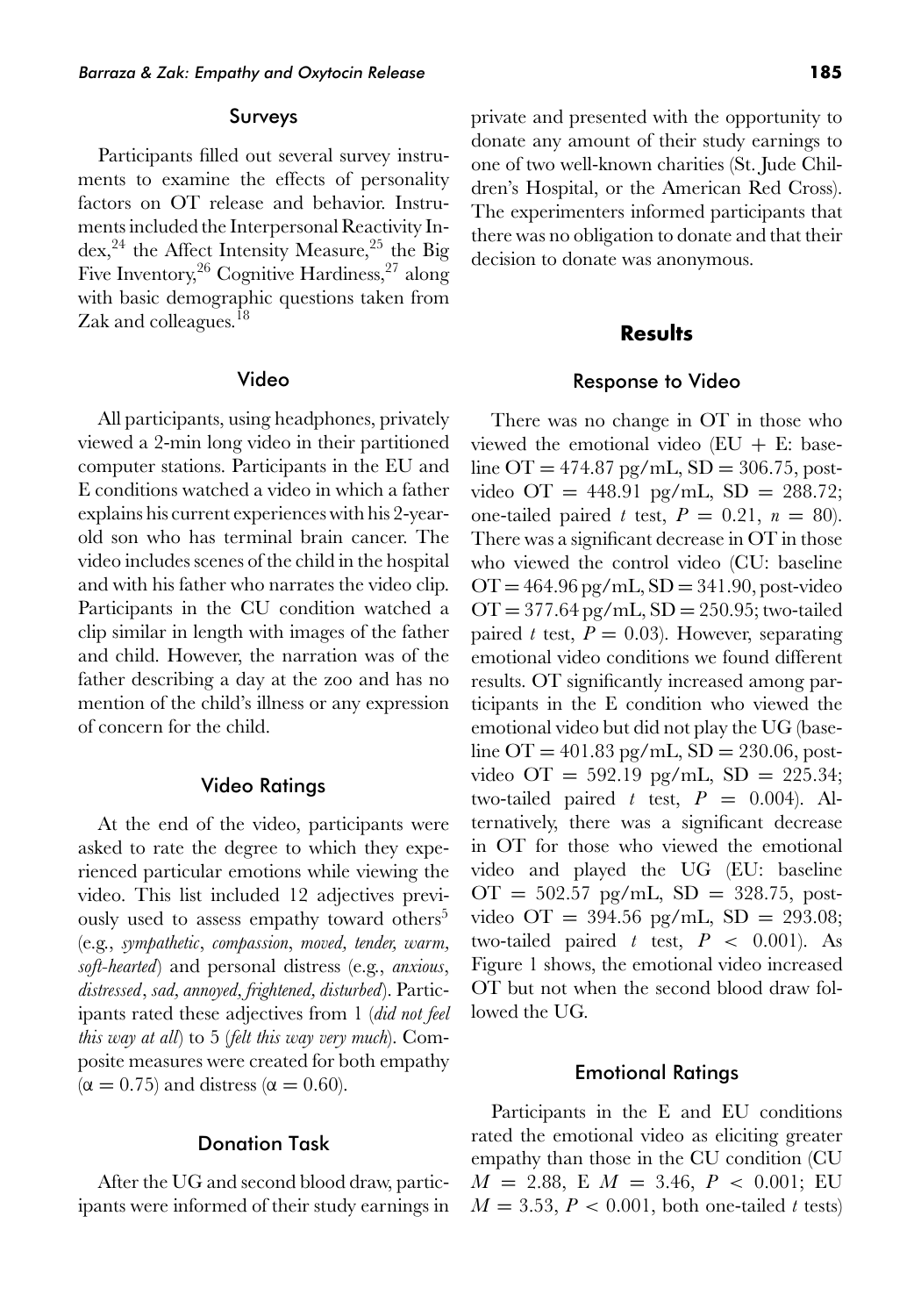

**Figure 1.** Change in oxytocin (OT) from baseline to post video across all conditions; UG, ultimatum game. <sup>∗</sup> denotes a significant difference at p < .05.



**Figure 2.** Participant video ratings of empathy and distress across all conditions.<sup>\*</sup> denotes a significant difference at  $p < .05$ .

and distress (CU  $M = 2.74$ , E  $M = 2.93$ , *P* = 0.08; EU *M* = 3.17, *P* < 0.001, both one-tailed *t* tests). Participants in the E and EU condition reported statistically equal experiences of empathy  $(P = 0.63)$  and distress  $(P = 0.12)$ . See Figure 2.

Using simple correlations across all conditions, there was no relationship between a change in OT and subjective empathy  $(r = 0.053, P = 0.28)$  or distress  $(r = -0.074,$  $P = 0.21$ . We discovered, however, a high correlation between self-reported empathy and distress  $(r = 0.81, P < 0.001)$ . As a result, partial correlations were examined between OT and each emotion, controlling for the other one. Controlling for these cross-effects, a spike in OT was significantly associated with increased feelings of empathy  $(r = 0.197, P = 0.01)$  as well as decreased feelings of distress  $(r = -0.188,$  $P = 0.02$ . A hierarchical regression analysis was conducted to test if empathy and distress predicted a change in OT when controlling for changes in other hormones (ACTH, cortisol). Changes in hormones related to OT and gender were entered in the first step, followed by empathy and distress video ratings in the second step of the equation. This analysis revealed a significant overall regression equation: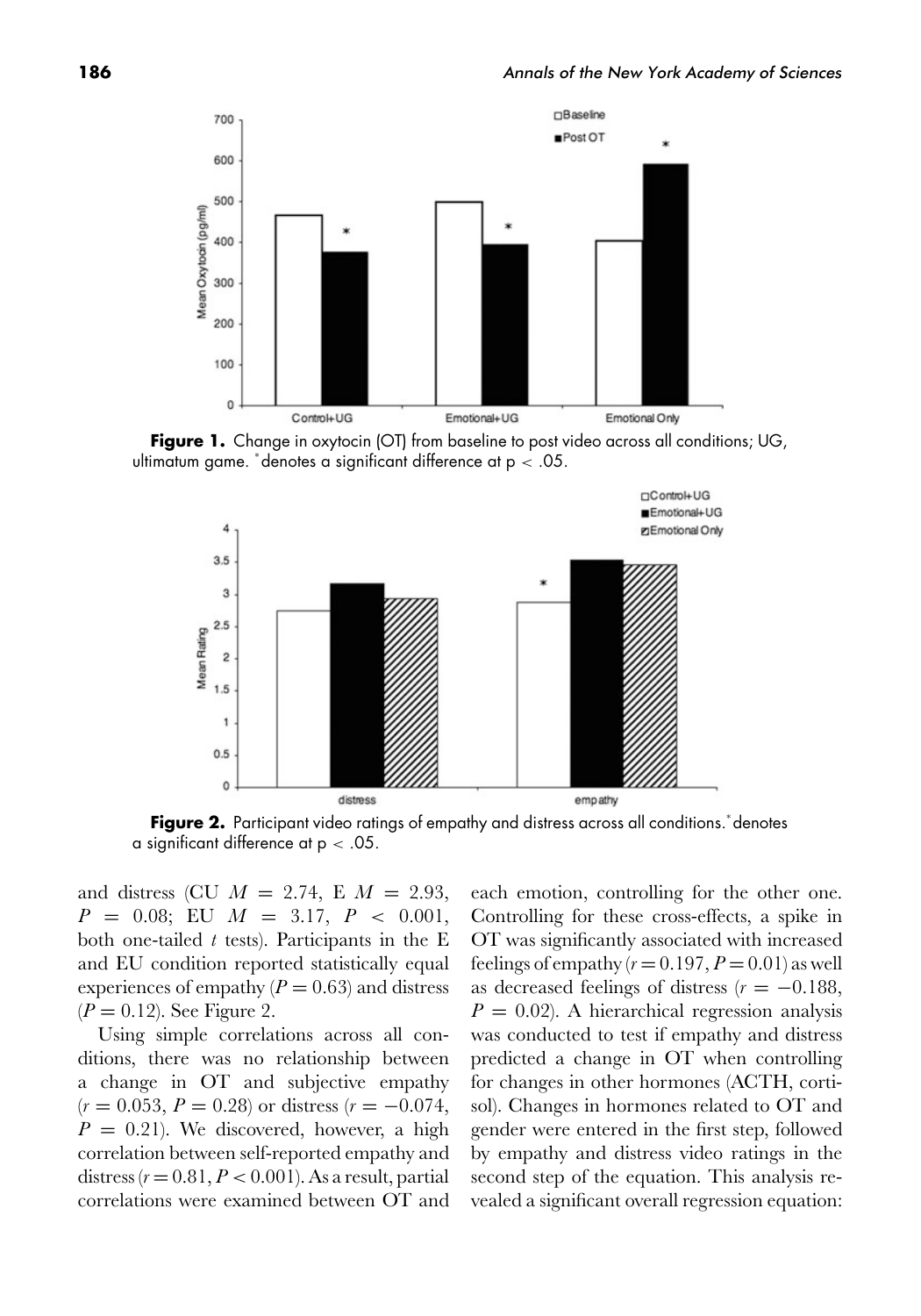$F(5, 118) = 3.09, P < 0.01$ . Both empathy  $\beta =$ 0.294,  $P < 0.05$ ) and distress ( $\beta = -0.301$ ,  $P < 0.05$ ) were significant predictors of the change in OT in different directions. This result was maintained in separate analyses controlling for basal levels of progesterone or estradiol in women.

#### Emotional Ratings and Other Hormones

Across all conditions, emotional ratings were not significantly correlated with any of the hormones (ACTH, cortisol, estradiol, progesterone) at baseline or post video. However, when controlling for one another, empathy and distress were significantly correlated with the change in cortisol (empathy  $r = 0.134$ ,  $P =$ 0.07; distress  $r = -0.203$ ,  $P = 0.01$ ). Empathy and distress ratings were marginally correlated with post-video OT (empathy  $r = 0.121$ ,  $P =$ 0.09; distress  $r = -0.118$ ,  $P = 0.09$  and postvideo cortisol (empathy  $r = 0.162$ ,  $P = 0.04$ ; distress  $r = -0.171$ ,  $P = 0.03$ ).

# Generosity in UG

Of the participants playing as DM1 ( $n = 56$ ), 35 (62.5%) offered an equal split, 20 (26%) made unequal offers of \$10–\$19, and two made supra-equal offers of \$21 and \$30. There were 49 participants who participated as DM2s. Of those, only one person in the EU and one in the CU groups rejected DM1 offers of \$10; all other offers were accepted. DM2s whose offers were rejected were removed from subsequent analyses. There were no differences in the mean DM1 offers between the EU  $(M = $18.18, SD = $3.19)$  and CU  $(M = $17.62, SD = $4.54;$  one-tailed *t* test,  $P = 0.29$  conditions.

Consistent with our hypothesis, DM1 proposals in the UG were positively correlated with reported empathy after the video  $(r = 0.239)$ ,  $P = 0.05$ ). There was a weak relationship between DM1 offers and distress levels  $(r = 0.171,$  $P = 0.11$ . Similar to studies of OT in the trust game, $^{18}$  DM1 behavior was uncorrelated with the change in OT ( $r = -0.150, P = 0.14$ ). The amount offered to DM2s was marginally negatively correlated to the change in DM2 cortisol  $(r = -0.202, P = 0.07)$  but not to change in OT  $(r = -0.120, P = 0.20)$ . Controlling for gender and changes in ACTH and cortisol, the money offered to DM2s did not predict change in OT ( $\beta = -0.08$ ,  $P = 0.54$ ).

# Charitable Donations

Forty-four participants (32%) made monetary donations  $(M = $6.09, SD = 6.31)$ . Donations were significantly correlated with the amount sent by DM1s ( $r = 0.356$ ,  $P = 0.004$ ). Among all participants, donations were positively related to the change in cortisol  $(r =$ 0.146,  $P = 0.05$  but were unrelated to the change in OT ( $r = -0.010$ ,  $P = 0.45$ ) or to the change in ACTH  $(r = -0.084, P = 0.18)$ . Donations were not associated with emotional video ratings (empathy  $r = -0.088$ ,  $P = 0.16$ ; distress  $r = -0.080, P = 0.19$ .

#### Gender and Personality

Pooling all conditions, we found that emotional ratings (controlling for one another) were more strongly associated with changes in OT for women (empathy  $r = 0.245$ ,  $P = 0.03$ ; distress  $r = -0.258$ ,  $P = 0.02$ ) than for men (empathy  $r = 0.158$ ,  $P = 0.11$ ; distress  $r = -0.134$ ,  $P = 0.15$ . Behaviorally, more women made charitable donations than men (23% of men versus 41% of women,  $\chi^2 = 4.78, P = 0.03$ ) and gave more in donations than men  $(M = $2.89)$ versus  $M = $1.08$ ; two-tailed t test,  $P = 0.02$ ). The average amount sent by DM1s was also greater for women than men (women \$18.85, men \$17.10; one-tailed *t* test,  $P = 0.05$ ). The change in OT was associated with increased dispositional empathy  $(r = .187, p = .02)$  as measured in the IRI. No other personality variables were associated with basal OT or the change in OT.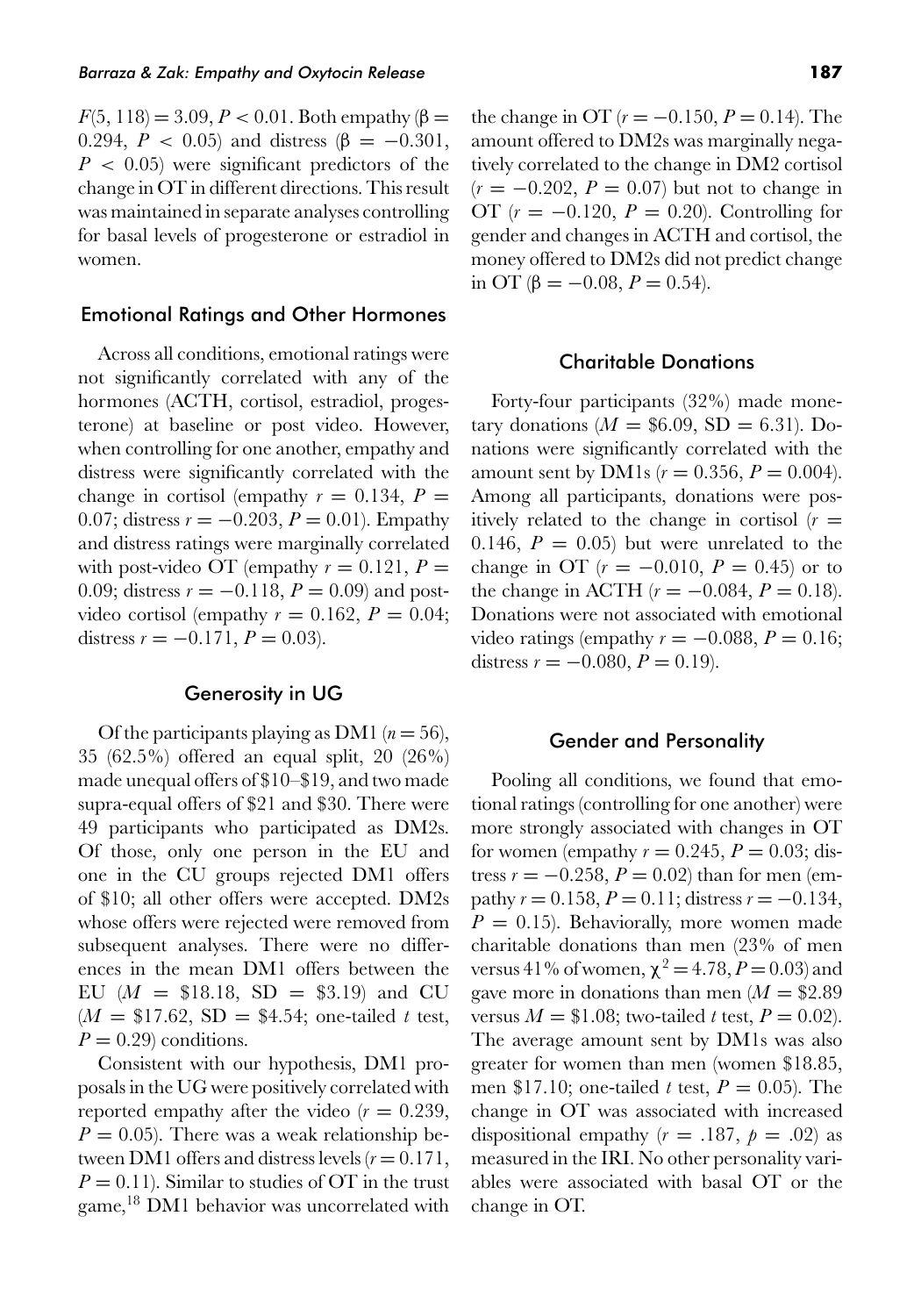# **Discussion**

There were three main findings from this study. First, viewing an emotional video raised OT by an average of 47% over baseline compared to those who watched an emotionally neutral video. Second, there was a positive relationship between the degree of empathy experienced and the change in OT. Third, an increase in experienced empathy was associated with greater generosity in the UG.

Past research has purported that emotional videos may induce OT release.<sup>28</sup> We provide the first direct evidence for this claim, and we have demonstrated both a statistically and quantitatively significant increase in OT after an emotional stimulus. Even more compelling, we discovered a positive parametric relationship between the experience of empathy and the change in OT. The relationship between empathy and the change in OT was especially strong for women. Moreover, we found that the empathic concern subscale of the IRI, a measure of dispositional empathy (e.g., sympathy, compassion), to be the only personality variable to predict a spike in OT. The lack of a relationship between the change in OT when the emotional video was followed by the UG is likely a result of the time lag between the video and the second blood draw, which was required for instructions and UG decisions. The half-life of OT is very short, with estimates of between  $1-2$  min.<sup>29</sup>

We also reported that the experience of empathy positively influenced prosociality. Participants who were empathically engaged by the video they viewed made more generous offers in the UG. Those who made more generous offers also donated more money to charity, with this effect associated with physiologic distress (a positive change in cortisol). Donations were highest among women in the sample. At the same time, the change in OT was strongest among women. Post-hoc analyses found that these gender differences were not driven by the upregulation of  $OT$  by estrogen.<sup>30</sup>

We also found an interesting counteracting effect of distress on OT release. Empathy and distress were highly related in our sample and they appear to work against each other at a physiologic level. Psychologists have also distinguished between empathy and distress as motivators to help others.<sup>6,21</sup> Batson's empathy–altruism hypothesis $6,31$  posits that these affective states lead to divergent motivations to help others. Those who experience distress are motivated to reduce their own aversive state, while those who experience empathy are focused on relieving the aversive state of another.32 Our physiologic data support the separation of these two effects in relation to OT. Interestingly, empathy and distress levels were also associated with changes in cortisol. In animal studies, cortisol suppresses  $OT$  release.<sup>33</sup> In human studies the findings are less clear; OT administration suppresses cortisol induced by social stress,  $34,35$  but cortisol administration increases plasma OT levels.36,<sup>37</sup> Our study showed that cortisol was elevated in people who reported experiencing empathy while it declined in those reporting distress.

This study indicates that OT is a physiologic signature for empathy and modulates two types of prosocial behaviors: generosity in the UG and charitable donations. These findings identify a proximate mechanism that explains why humans help each other—even at a cost to themselves.

#### **Conflicts of Interest**

The authors declare no conflicts of interest.

# **References**

- 1. Dovidio, J.F. *et al*. 1991. The arousal: Cost-reward model and the process of intervention. In *Review of Personality and Social Psychology: Prosocial Behavior*, Vol. 2. M.S. Clark, Ed.: 86–118. Sage. Newbury Park, CA.
- 2. de Waal, F.B.M. 2008. Putting the altruism back into altruism: The evolution of empathy. *Annu. Rev. Psychol.* **59:** 279–300.